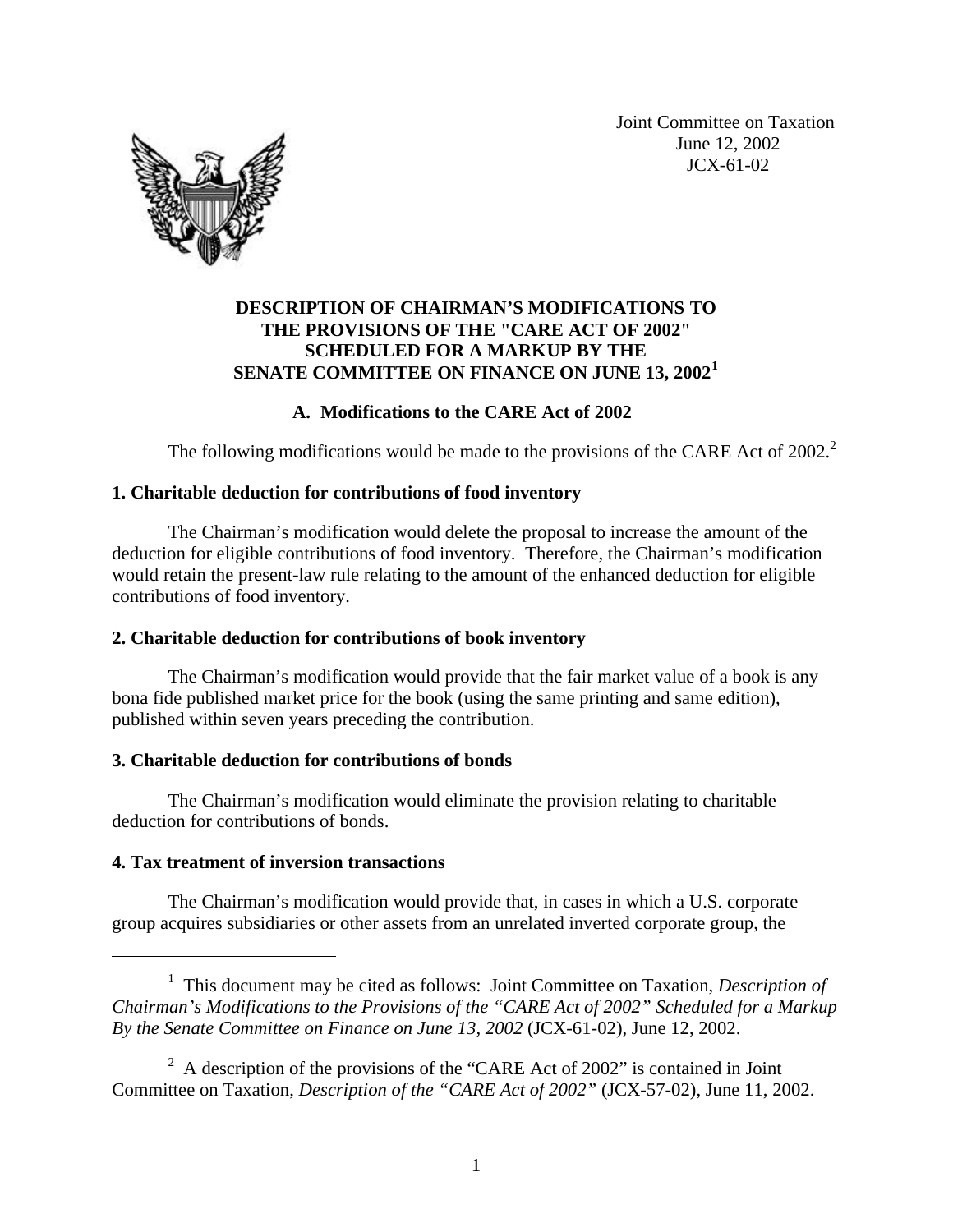provisions of the "Reversing the Expatriation of Profits Offshore Act" generally would not apply to the acquiring U.S. corporate group or its related parties (including the newly acquired subsidiaries or assets) by reason of acquiring the subsidiaries or assets that were connected with the inversion transaction. The Treasury Secretary would be given authority to issue regulations appropriate to carry out the purposes of this provision and to prevent its abuse.

The Chairman's modification would require inverting entities to provide information to shareholders or partners and the IRS with respect to the inversion transaction.

### **5. Extension of IRS user fees**

The Chairman's modification would adjust the period of extension of the IRS user fees so as to make the bill revenue neutral.

### **6. Extension of Custom user fees**

The Chairman's modification would adjust the period of extension of the authority to impose and collect customs user fees for a sufficient period of time so as to make the bill revenue neutral.

## **B. New Provisions**

The Chairman's modification would add the following provisions to the CARE Act of 2002:

## **1. Enhanced deduction for charitable contribution of literary, musical, artistic, and scholarly compositions**

# **Present Law**

In the case of a charitable contribution of inventory or other ordinary-income or shortterm capital gain property, the amount of the deduction generally is limited to the taxpayer's basis in the property.<sup>3</sup> In the case of a charitable contribution of tangible personal property, the deduction is limited to the taxpayer's basis in such property if the use by the recipient charitable organization is unrelated to the organization's tax-exempt purpose. In cases involving contributions of tangible personal property to a private foundation (other than certain private foundations),<sup>4</sup> the amount of the deduction is limited to the taxpayer's basis in the property.

Under present law, charitable contributions of literary, musical, and artistic compositions are considered ordinary income property and a taxpayer's deduction of such property is limited to the taxpayer's basis (typically, cost) in the property. To be eligible for the deduction, the contribution must be of an undivided portion of the donor's entire interest in the property.<sup>5</sup> For

 $\overline{a}$ 

 $3$  Sec. 170(e)(1).

 $4$  Sec. 170(e)(1)(B)(ii).

 $5$  Sec. 170(f)(3).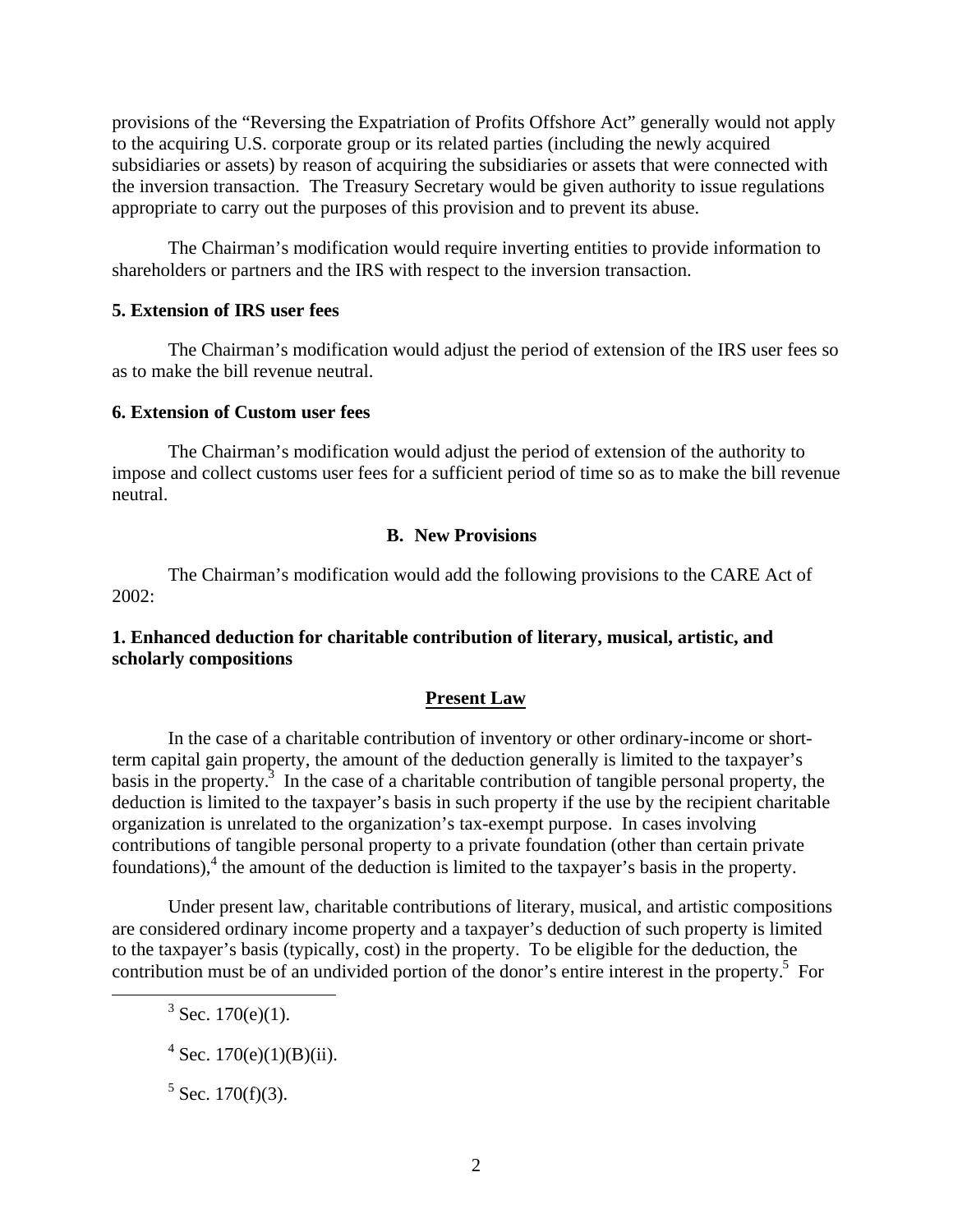purposes of the charitable income tax deduction, the copyright and the work in which the copyright is embodied are not treated as separate property interests. Accordingly, if a donor owns a work of art and the copyright to the work of art, a gift of the artwork without the copyright or the copyright without the artwork will constitute a gift of a "partial interest" and will not qualify for the income tax charitable deduction.

### **Description of Proposal**

The proposal would provide that a deduction for qualified artistic charitable contributions generally would be increased from the value under present law (generally, basis) to the fair market value of the property contributed, measured at the time of the contribution. However, the amount of the increase of the deduction provided by the proposal could not exceed the amount of the donor's adjusted gross income for the taxable year attributable to: (1) income from the sale or use of property created by the donor that is of the same type as the donated property; and (2) income from teaching, lecturing, performing, or similar activities with respect to such property. In addition, the increase to the present-law deduction provided by the proposal could not be carried over and deducted in other taxable years.

The proposal would define a qualified artistic charitable contribution to mean a charitable contribution of any literary, musical, artistic, or scholarly composition, or similar property, or the copyright thereon (or both). The tangible property and the copyright on such property would be treated as separate interests in the property for purposes of the "partial interest" rule; thus, a gift of artwork without the copyright or a copyright without the artwork would not constitute a gift of a partial interest and would be deductible. Contributions of letters, memoranda, or similar property that are written, prepared, or produced by or for an individual in his or her capacity as an officer or employee of any person (including a government agency or instrumentality) would not qualify for a fair market value deduction unless the contributed property was entirely personal.

In addition, a contribution would have to meet several requirements in order to qualify for the fair market value deduction. First, the contributed property would have to have been created by the personal efforts of the donor at least 18 months prior to the date of contribution. Second, the donor would have to obtain a qualified appraisal of the contributed property, a copy of which would be required to be attached to the donor's income tax return for the taxable year in which such contribution is made. Third, the contribution would have to be made to a public charity or to certain limited types of private foundations. Finally, the use of donated property by the recipient organization would have to be related to the organization's charitable purpose or function, and the donor must receive a written statement from the organization verifying such use.

### **Effective Date**

The deduction for qualified artistic charitable contributions applies to contributions made after December 31, 2002.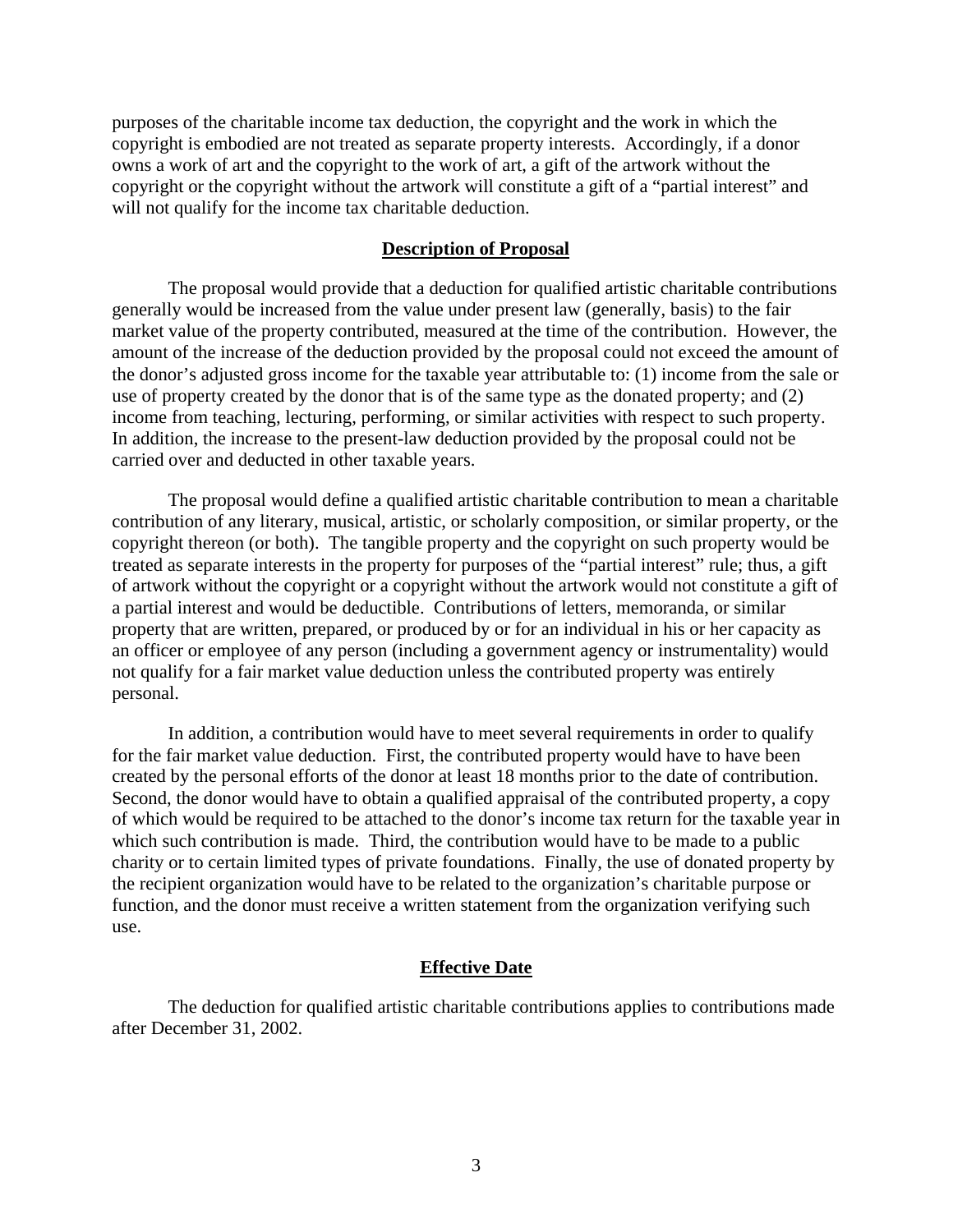### **2. Modify rules governing tax-exempt bonds for section 501(c)(3) organizations as applied to organizations engaged in timber conservation activities**

### **Present Law**

Interest on State or local government bonds is tax-exempt when the proceeds of the bonds are used to finance activities carried out by or paid for by those governmental units. Interest on bonds issued by State or local governments acting as conduit borrowers for private businesses is taxable unless a specific exception is included in the Code. One such exception allows taxexempt bonds to be issued to finance activities of non-profit organizations described in Code section  $501(c)(3)$  ("qualified  $501(c)(3)$  bonds").

Qualified  $501(c)(3)$  bonds may be issued only to finance the activities that qualify the organization for tax-exemption, as opposed to unrelated business activities of these organizations. If the bonds are issued to finance property which is intended to be sold to a private business while the bonds are outstanding, bond interest may not qualify for taxexemption. Similarly, if the property is in fact sold, bond interest may become retroactively taxable unless remedial actions specified in Treasury Department regulations are taken. An example of such a situation would be bonds that are issued as qualified  $501(c)(3)$  bonds issued to finance the purchase of land and standing timber when the timber was to be sold.

As is true of governmental activities receiving tax-exempt financing, section  $501(c)(3)$ organizations are restricted in the arrangements they may have with private businesses relating to control and use of bond-financed property.

#### **Description of Proposal**

The proposal would modify the rules governing issuance of qualified  $501(c)(3)$  bonds to permit the issuance of long-term bonds for the acquisition of land and timber associated with such land subject to a conservation restriction. Under the proposal, the bonds would not fail to be qualified 501(c)(3) bonds if the timber was sold, leased, or otherwise used by an unaffiliated person to the extent that such sale, leasing, or other use did not constitute an unrelated trade or business, and so long as the other requirements of the proposal were met. In addition, these bonds may not constitute qualified  $501(c)(3)$  bonds unless the seller of the land and timber property that is to be acquired with the bond proceeds irrevocably elects not to exclude from income any portion of the gain on the sale of such property made for qualifying conservation purposes.

Under the proposal, section  $501(c)(3)$  organizations could enter into certain otherwise prohibited timber management arrangements with private businesses without losing taxexemption on bonds used to finance the property and timber. Similarly, the bonds could be issued on a tax-exempt basis notwithstanding plans by the section  $501(c)(3)$  organization to harvest and sell standing timber on land being acquired.

The aggregate amount of bonds that could be issued pursuant to this proposal would be subject to a national limitation of \$2 billion. This volume limitation, for the period October 1, 2002, to December 31, 2005, would be allocated by the Department of Treasury to qualified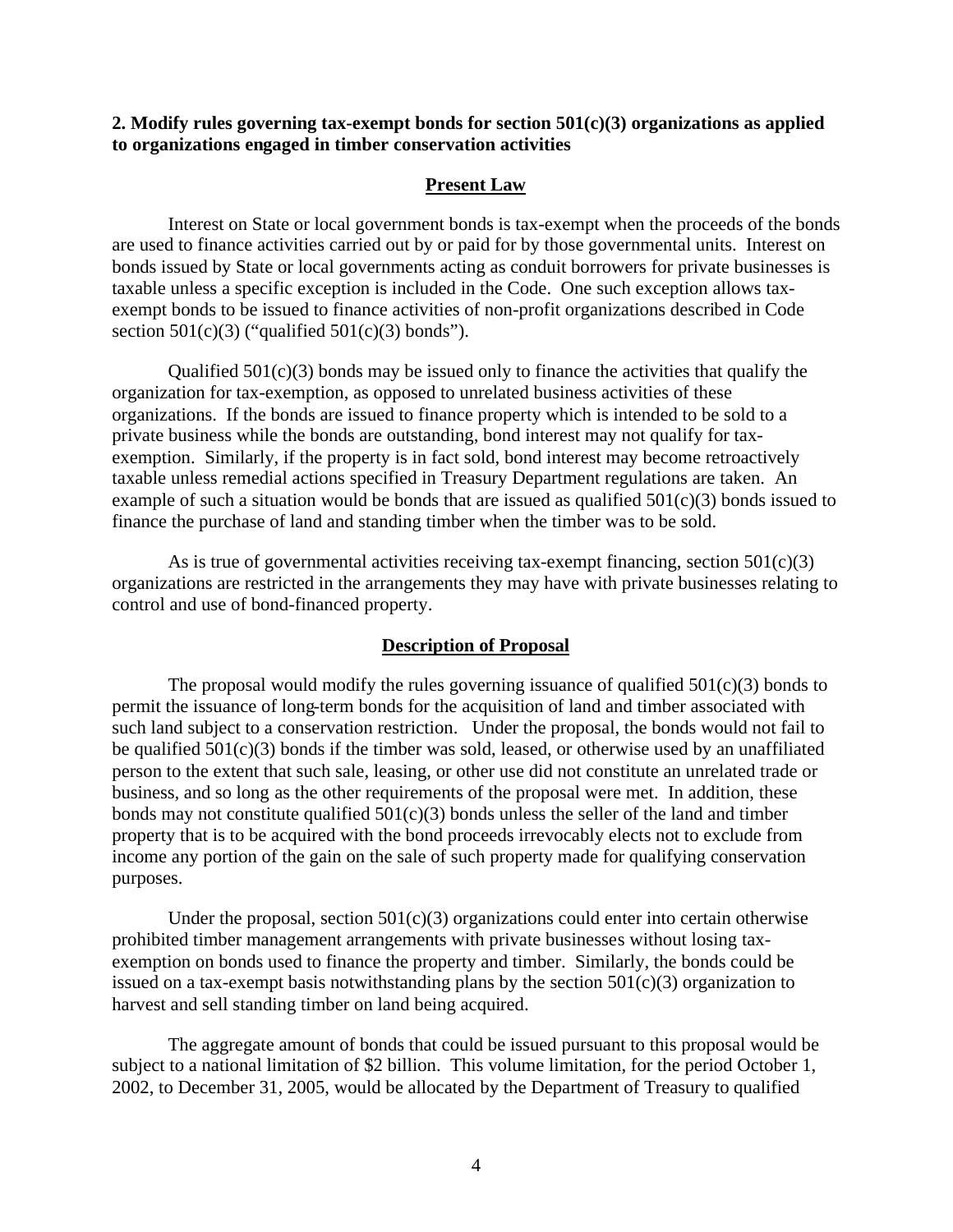section 501(c)(3) organizations based on criteria established by the Treasury (after consultation with appropriate Federal, State, and local officials).

## **Effective Date**

The proposal would be effective for bonds issued after September 30, 2002, and before January 1, 2006.

### **3. Modification with respect to Rite Aid case**

## **Present Law**

An affiliated group of corporations may elect to file a consolidated return in lieu of separate returns. A condition of electing to file a consolidated return is that all corporations that are members of the consolidated group must consent to all the consolidated return regulations prescribed under section 1502 prior to the last day prescribed by law for filing such return.<sup>6</sup>

Section 1502 states:

The Secretary shall prescribe such regulations as he may deem necessary in order that the tax liability of any affiliated group of corporations making a consolidated return and of each corporation in the group, both during and after the period of affiliation, may be returned, determined, computed, assessed, collected, and adjusted, in such manner as clearly to reflect the income-tax liability and the various factors necessary for the determination of such liability, and in order to prevent the avoidance of such tax liability.<sup>7</sup>

Under this authority, the Treasury Department has issued extensive consolidated return regulations.<sup>8</sup>

In the recent case of *Rite Aid Corp. v. United States*,<sup>9</sup> the Federal Circuit Court of Appeals addressed the application of a particular provision of certain consolidated return loss disallowance regulations, and concluded that the provision was invalid. The particular provision,

 $6$  Section 1501.

 $\overline{a}$ 

 $7$  Section 1502.

 $8$  Regulations issued under the authority of section 1502 are considered to be "legislative" regulations rather than "interpretative" regulations, and as such are usually given greater deference by courts in case of a taxpayer challenge to such a regulation. The Supreme Court has stated that "... legislative regulations are given controlling weight unless they are arbitrary, capricious, or manifestly contrary to the statute." *Chevron, U.S.A., Inc. v. Natural Resources Defense Council, Inc.,* 467 U.S. 837, 844 (1984).

<sup>9</sup> 255 F.3d 1357 (Fed. Cir. 2001).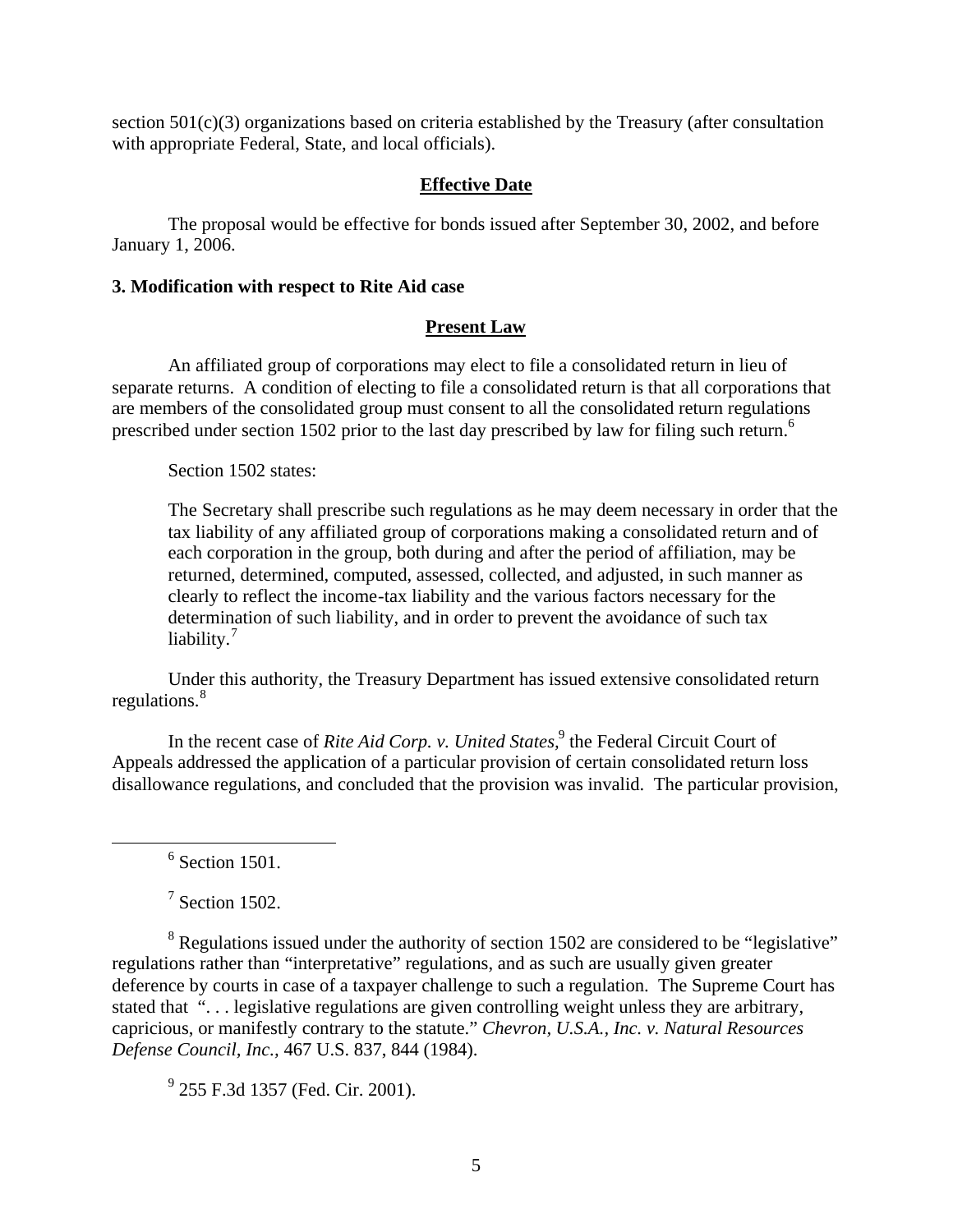known as the "duplicated loss" provision, $10$  would have denied a loss on the sale of stock of a subsidiary by a parent corporation that had filed a consolidated return with the subsidiary, to the extent the subsidiary corporation had assets that had a built-in loss, or had a net operating loss, that could be recognized or used later.

The Federal Circuit Court opinion contained language discussing the fact that the regulation produced a result different than the result that would have obtained if the corporations had filed separate returns rather than consolidated returns.<sup>11</sup>

The Treasury Department has announced that it will not continue to litigate the validity of the duplicated loss provision of the regulations, and has issued interim regulations that permit taxpayers for all years not to apply that provision.<sup>12</sup>

There is a concern that some taxpayers might attempt to take a position that under the language and reasoning of the Federal Circuit Court decision in the *Rite Aid* case, other consolidated return regulations not involved in that case (*i.e*., to the extent they provide a different result than if corporations had filed separate returns) might now be considered subject to challenge. This might create uncertainty or lead to protracted litigation.

## **Description of Proposal**

The proposal would provide that the regulatory authority provided in section 1502 shall be construed without regard to the interpretation of that authority in the decision of the Federal Circuit Court in *Rite Aid Corp. v. United States.* <sup>13</sup> That is, the proposal would overrule the

 $10$  Treas. Reg. Sec. 1.1502-20(c)(1)(iii).

 $\overline{a}$ 

<sup>11</sup> For example, the court stated: "The loss realized on the sale of a former subsidiary's assets after the consolidated group sells the subsidiary's stock is not a problem resulting from the filing of consolidated income tax returns. The scenario also arises where a corporate shareholder sells the stock of a non-consolidated subsidiary. The corporate shareholder could realize a loss under I.R.C. sec. 1001, and deduct the loss under I.R.C. sec. 165. The subsidiary could then deduct any losses from a later sale of assets. The duplicated loss factor, therefore, addresses a situation that arises from the sale of stock regardless of whether corporations file separate or consolidated returns. With I.R.C. secs. 382 and 383, Congress has addressed this situation by limiting the subsidiary's potential future deduction, not the parent's loss on the sale of stock under I.R.C. sec. 165." 255 F.3d 1357, 1360 (Fed. Cir. 2001).

<sup>12</sup> The Treasury Department has also indicated its intention to continue to study all the issues that the original loss disallowance regulations addressed (including issues of furthering single entity principles) and possibly issue different regulations (not including the particular approach of Treas. Reg. Sec. 1.1502-20(c)(1)(iii)) on the issues in the future. *See* Notice 2002- 11, 2002-7 I.R.B. 526 (Feb. 19, 2002); T.D. 8984, 67 F.R. 11034 (March 12, 2002); REG-102740-02, 67 F.R. 11070 (March 12, 2002); *see also*, Notice 2002-18, 2002-12 I.R.B. 644 (March 25, 2002).

 $13$  255 F.3d 1357 (2001).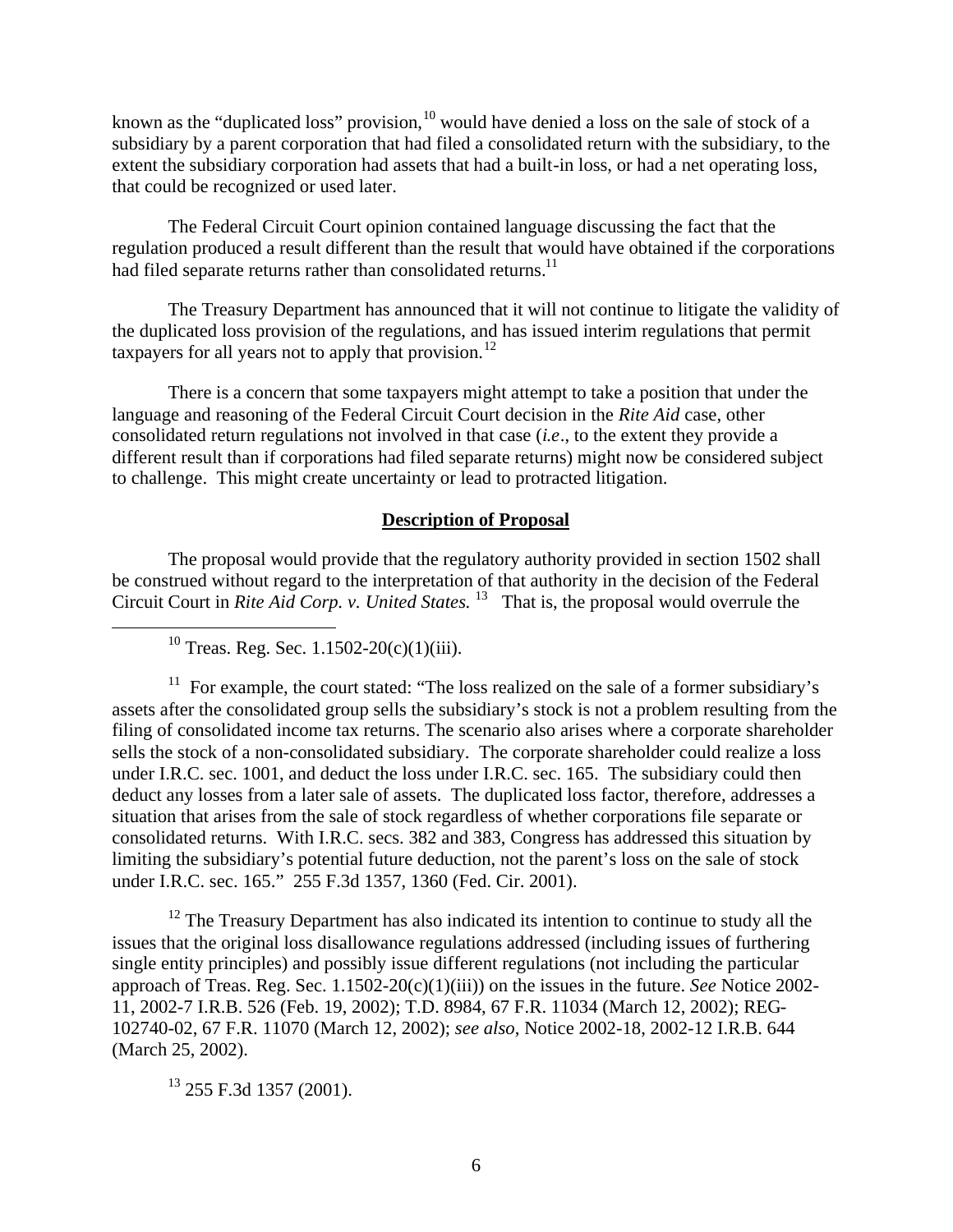court's reasoning that there was not a problem resulting from the filing of consolidated returns because a corporate taxpayer could deduct a loss on the sale of stock of a nonconsolidated subsidiary. The proposal would thus deny the case any precedential effect with respect to other consolidated return regulations.

The proposal would nevertheless allow the result of the case to stand, with respect to the specific regulatory provision that was invalidated in the case (Treas. Reg. Sec. 1.1502-  $20(c)(1)(iii)$ ).

The proposal would confirm that consolidated return regulations may provide rules treating corporations filing consolidated returns differently from corporations filing separate returns.

The proposal would thus confirm that Treasury is authorized to issue consolidated return regulations utilizing either a single entity or separate entity approach or a combination of the two approaches, as Treasury deems necessary, in order that the tax liability of any affiliated group of corporations making a consolidated return, and of each corporation in the group, both during and after the period of affiliation, may be determined and adjusted in such manner as clearly to reflect the income-tax liability and the various factors necessary for the determination of such liability, and in order to prevent avoidance of such liability.

#### **Effective Date**

The proposal would be effective for all taxable years, whether beginning before, with, or after the date of enactment of the proposal.

No inference is intended that the results following from this proposal are not the same as the results under present law.

## **4. Provide tax exemption for organizations created by a State to provide property and casualty insurance coverage for property for which such coverage is otherwise unavailable**

#### **Present Law**

A life insurance company is subject to tax on its life insurance company taxable income, which is its life insurance income reduced by life insurance deductions (sec. 801). Similarly, a property and casualty insurance company is subject to tax on its taxable income, which is determined as the sum of its underwriting income and investment income (as well as gains and other income items) (sec. 831). Present law provides that the term "corporation" includes an insurance company (sec.  $7701(a)(3)$ ).

In general, the Internal Revenue Service ("IRS") takes the position that organizations that provide insurance for their members or other individuals are not considered to be engaged in a tax-exempt activity. The IRS maintains that such insurance activity is either (1) a regular business of a kind ordinarily carried on for profit, or (2) an economy or convenience in the conduct of members' businesses because it relieves the members from obtaining insurance on an individual basis.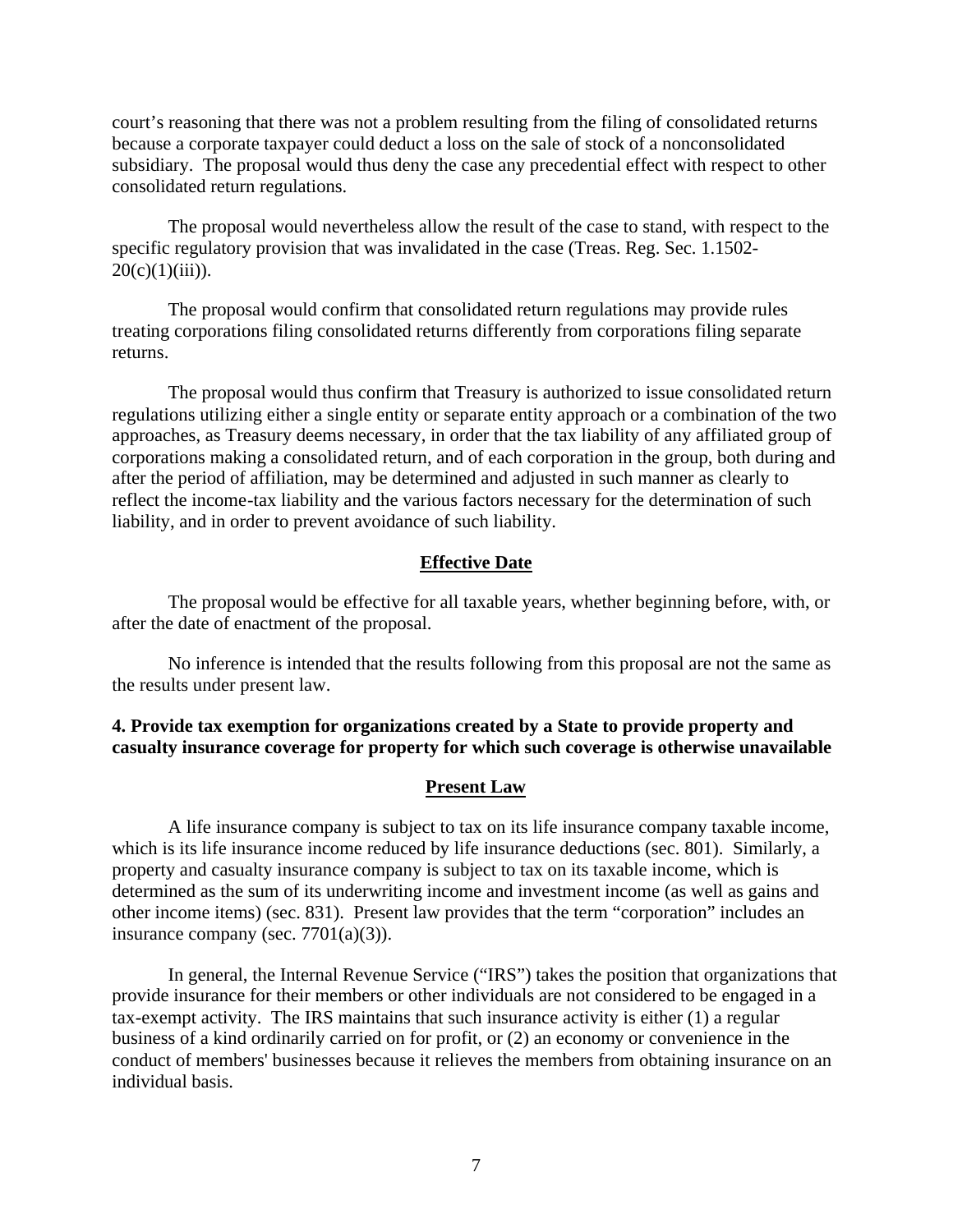Certain insurance risk pools have qualified for tax exemption under Code section  $501(c)(6)$ . In general, these organizations (1) assign any insurance policies and administrative functions to their member organizations (although they may reimburse their members for amounts paid and expenses); (2) serve an important common business interest of their members; and (3) must be membership organizations financed, at least in part, by membership dues.

State insurance risk pools may also qualify for tax-exempt status under section  $501(c)(4)$ as a social welfare organization or under section 115 as serving an essential governmental function of a State. In seeking qualification under section  $501(c)(4)$ , insurance organizations generally are constrained by the restrictions on the provision of "commercial-type insurance" contained in section 501(m). Section 115 generally provides that gross income does not include income derived from the exercise of any essential governmental function and accruing to a State or any political subdivision thereof.

Certain specific provisions provide tax-exempt status to organizations meeting statutory requirements.

### **Health coverage for high-risk individuals**

Section  $501(c)(26)$  provides tax-exempt status to any membership organization that is established by a State exclusively to provide coverage for medical care on a nonprofit basis to certain high-risk individuals, provided certain criteria are satisfied. The organization may provide coverage for medical care either by issuing insurance itself or by entering into an arrangement with a health maintenance organization ("HMO").

High-risk individuals eligible to receive medical care coverage from the organization must be residents of the State who, due to a pre-existing medical condition, are unable to obtain health coverage for such condition through insurance or an HMO, or are able to acquire such coverage only at a rate that is substantially higher than the rate charged for such coverage by the organization. The State must determine the composition of membership in the organization. For example, a State could mandate that all organizations that are subject to insurance regulation by the State must be members of the organization.

The provision further requires the State or members of the organization to fund the liabilities of the organization to the extent that premiums charged to eligible individuals are insufficient to cover such liabilities. Finally, no part of the net earnings of the organization can inure to the benefit of any private shareholder or individual.

#### **Workers' compensation reinsurance organizations**

Section  $501(c)(27)(A)$  provides tax-exempt status to any membership organization that is established by a State before June 1, 1996, exclusively to reimburse its members for workers' compensation insurance losses, and that satisfies certain other conditions. A State must require that the membership of the organization consist of all persons who issue insurance covering workers' compensation losses in such State, and all persons and governmental entities who selfinsure against such losses. In addition, the organization must operate as a nonprofit organization by returning surplus income to members or to workers' compensation policyholders on a periodic basis and by reducing initial premiums in anticipation of investment income.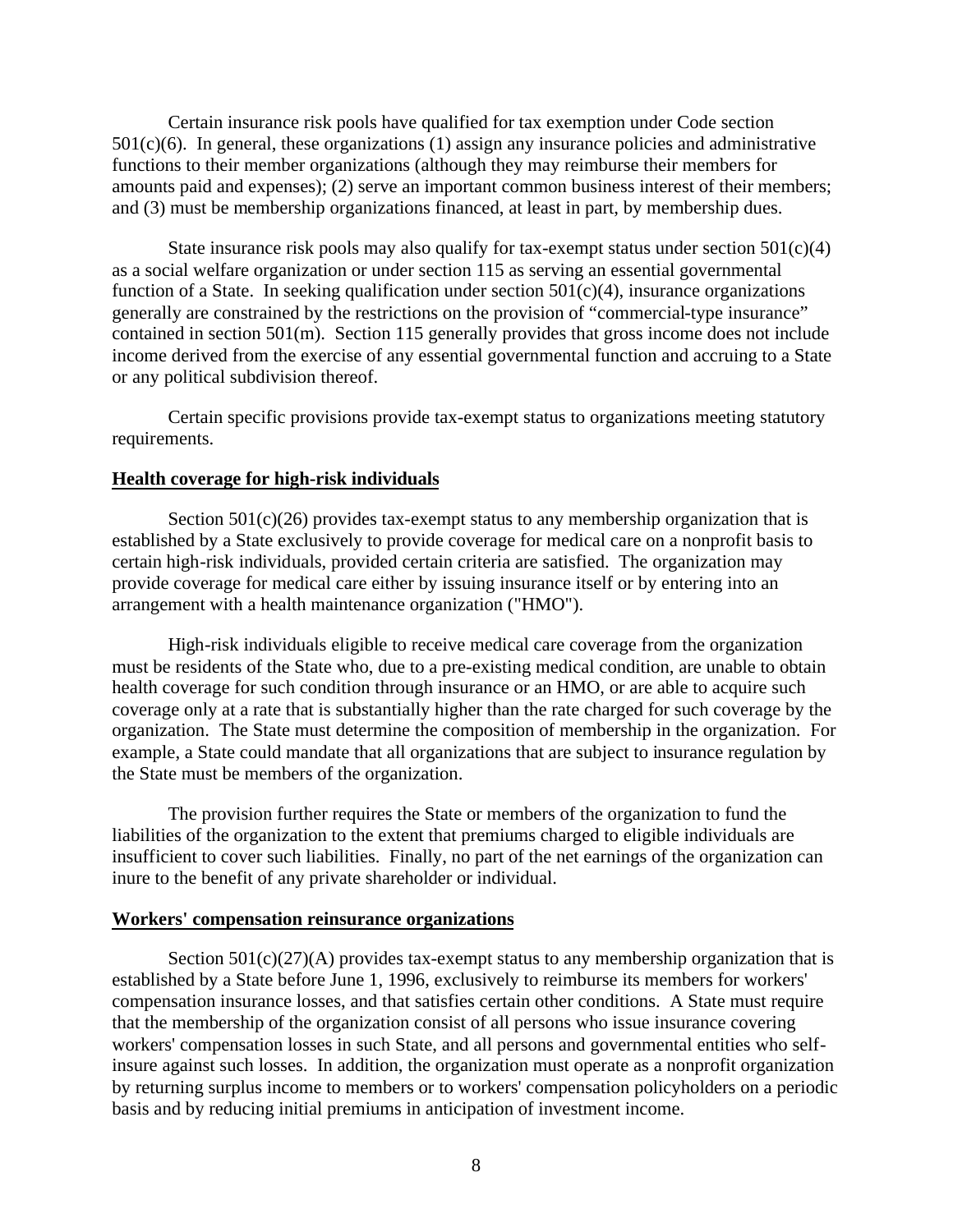#### **State workmen's compensation act companies**

Section  $501(c)(27)(B)$  provides tax-exempt status for any organization that is created by State law, and organized and operated exclusively to provide workmen's compensation insurance and related coverage that is incidental to workmen's compensation insurance, and that meets certain additional requirements. The workmen's compensation insurance must be required by State law, or be insurance with respect to which State law provides significant disincentives if it is not purchased by an employer (such as loss of exclusive remedy or forfeiture of affirmative defenses such as contributory negligence). The organization must provide workmen's compensation to any employer in the State (for employees in the State or temporarily assigned out-of-State) seeking such insurance and meeting other reasonable requirements. The State must either extend its full faith and credit to the initial debt of the organization or provide the initial operating capital of such organization. For this purpose, the initial operating capital can be provided by providing the proceeds of bonds issued by a State authority; the bonds may be repaid through exercise of the State's taxing authority, for example. For periods after the date of enactment, either the assets of the organization must revert to the State upon dissolution, or State law must not permit the dissolution of the organization absent an act of the State legislature. Should dissolution of the organization become permissible under applicable State law, then the requirement that the assets of the organization revert to the State upon dissolution applies. Finally, the majority of the board of directors (or comparable oversight body) of the organization must be appointed by an official of the executive branch of the State or by the State legislature, or by both.

#### **Description of Proposal**

The proposal would provide tax-exempt status for any association created before January 1, 1999, by State law and organized and operated exclusively to provide property and casualty insurance coverage for wind storm, hail and fire damage to property located within the State for which the State has determined that coverage in the authorized insurance market is limited or unavailable at reasonable rates, provided certain requirements are met.

Under the proposal, no part of the net earnings of the association may inure to the benefit of any private shareholder or individual. Except as provided in the case of dissolution, no part of the assets of the association may be used for, or diverted to, any purpose other than: (1) to satisfy, in whole or in part, the liability of the association for, or with respect to, claims made on policies written by the association; (2) to invest in investments authorized by applicable law; (3) to pay reasonable and necessary administration expenses in connection with the establishment and operation of the association and the processing of claims against the association; or (4) to make remittances pursuant to State law to be used by the State to provide for the payment of claims on policies written by the association, purchase reinsurance covering losses under such policies, or to support governmental programs to prepare for or mitigate the effects of natural catastrophic events. Under the proposal, it would be required that the State law governing the association permit the association to levy assessments on insurance companies authorized to sell property and casualty insurance in the State, or on property and casualty insurance policyholders with insurable interests in property located in the State to fund deficits of the association, including the creation of reserves. Under the proposal, it would be required that the plan of operation of the association be subject to approval by the chief executive officer or other official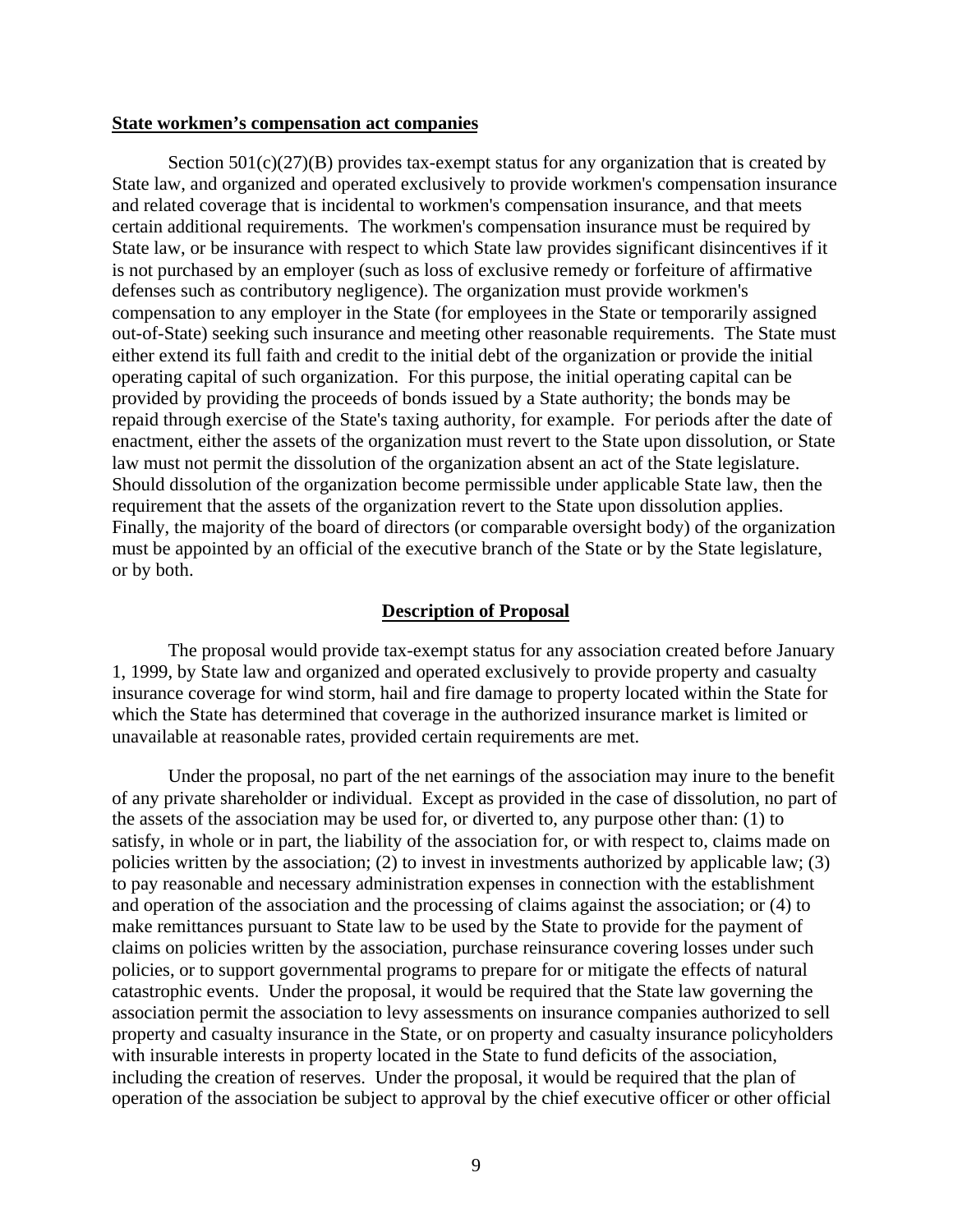of the State, by the State legislature, or both. In addition, it would be required that the assets of the association revert upon dissolution to the State, the State's designee, or an entity designated by the State law governing the association, or that State law not permit the dissolution of the association.

The proposal would provide a special rule in the case of any entity or fund created before January 1, 1999, pursuant to State law and organized and operated exclusively to receive, hold, and invest remittances from an association exempt from tax under the proposal, to make disbursements to pay claims on insurance contracts issued by the association, and to make disbursements to support governmental programs to prepare for or mitigate the effects of natural catastrophic events. The special rule would provide that the entity or fund may elect to be disregarded as a separate entity and be treated as part of the association exempt from tax under the proposal, from which it receives such remittances. The election would be required to be made no later than 30 days following the date on which the association is determined to be exempt from tax under the proposal, and would be effective as of the effective date of that determination.

An organization described in the proposal would be treated as having unrelated business taxable income ("UBIT") in the amount of its taxable income (computed as if the organization were not exempt from tax under the proposal), if at the end of the immediately preceding taxable year, the organization's net equity exceeded 15 percent of the total coverage in force under insurance contracts issued by the organization and outstanding at the end of that preceding year.

Under the proposal, no income or gain would be recognized solely as a result of the change in status to that of an association exempt from tax under the proposal.

### **Effective Date**

The proposal would be effective for taxable years beginning after December 31, 2002.

## **5. Conform provisions relating to arbitrage treatment of certain university fund to State constitutional amendments**

### **Present Law**

In general, present-law tax-exempt arbitrage restrictions provide that interest on a State or local government bond is not eligible for tax-exemption if the proceeds are invested, directly or indirectly, in materially higher yielding investments or if the debt service on the bond is secured by or paid from (directly or indirectly) such investments. An exception, enacted in 1984, provides that the pledge of income from investments in a Fund established under a provision of a State constitution adopted in 1876 as security for a limited amount of tax-exempt bonds will not cause interest on those bonds to be taxable. The terms of this exception are limited to State constitutional or statutory restrictions in effect as of October 9, 1969.

The Fund consists of certain State lands that were set aside for the benefit of higher education, the income from mineral rights to these lands, and certain other earnings on Fund assets. The State constitution directs that monies held in the Fund are to be invested in interestbearing obligations and other securities. The constitution does not permit the expenditure or